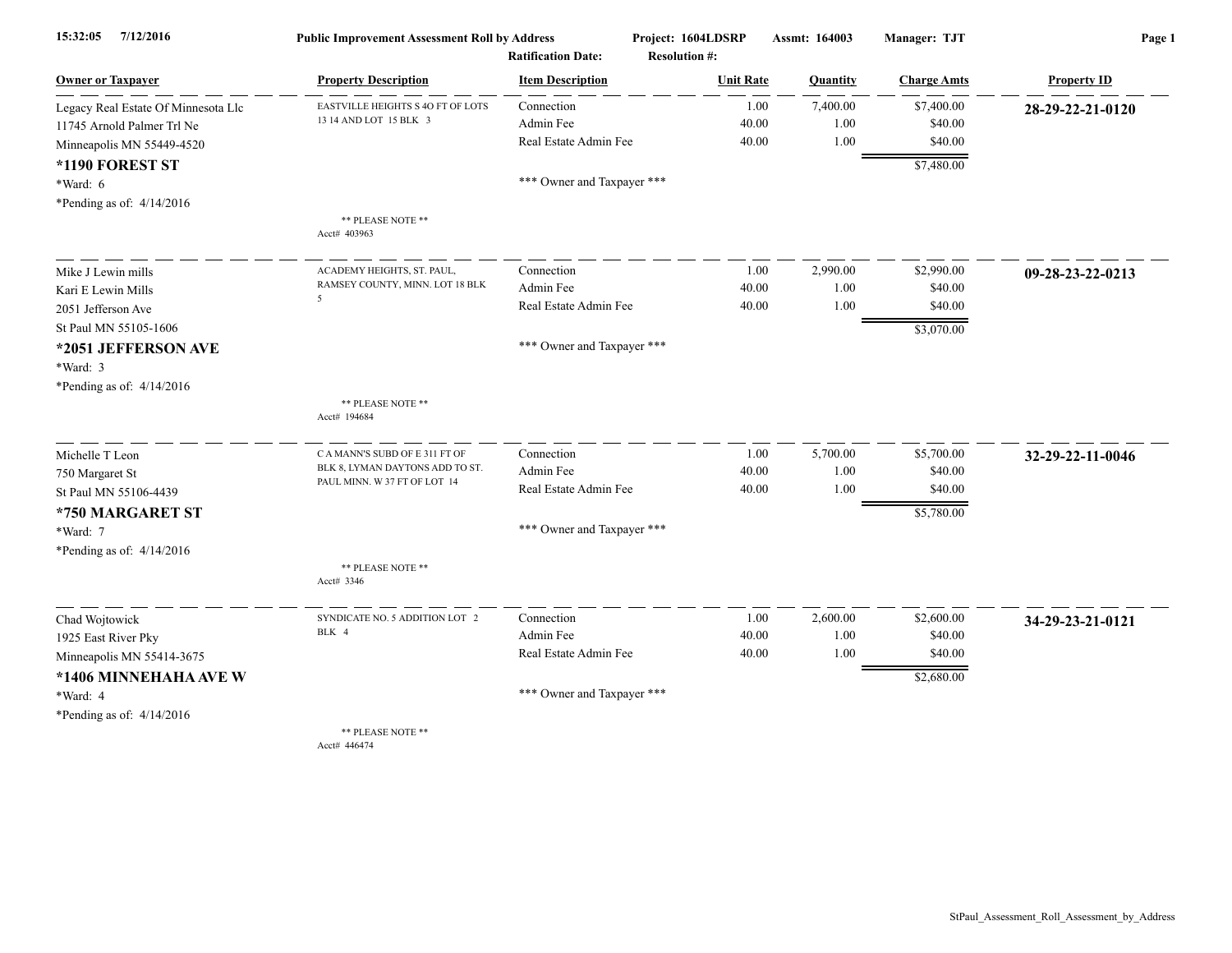| 15:32:44<br>7/12/2016       | <b>Public Improvement Assessment Roll by Address</b><br><b>Ratification Date:</b>             |                            | Project: 1604LDSRP<br><b>Resolution #:</b> | Assmt: 164003 | Manager: TJT       | Page 2             |
|-----------------------------|-----------------------------------------------------------------------------------------------|----------------------------|--------------------------------------------|---------------|--------------------|--------------------|
| <b>Owner or Taxpayer</b>    | <b>Property Description</b>                                                                   | <b>Item Description</b>    | <b>Unit Rate</b>                           | Quantity      | <b>Charge Amts</b> | <b>Property ID</b> |
| Michael T Lewis             | HAMLINE SYNDICATE ADDITION NO.                                                                | Connection                 | 1.00                                       | 2,800.00      | \$2,800.00         | 34-29-23-23-0025   |
| 555 Pascal St N             | 3 TO ST. PAUL, RAMSEY COUNTY,                                                                 | Admin Fee                  | 40.00                                      | 1.00          | \$40.00            |                    |
| St Paul MN 55104-2411       | MINN. LOT 4 BLK 6                                                                             | Real Estate Admin Fee      | 40.00                                      | 1.00          | \$40.00            |                    |
| *555 PASCAL ST N            |                                                                                               |                            |                                            |               | \$2,880.00         |                    |
| *Ward: 4                    |                                                                                               | *** Owner and Taxpayer *** |                                            |               |                    |                    |
| *Pending as of: $4/14/2016$ |                                                                                               |                            |                                            |               |                    |                    |
|                             | ** PLEASE NOTE **<br>Acct# 141575                                                             |                            |                                            |               |                    |                    |
| John J Ewen                 | DAVERN'S REARRANGEMENT OF                                                                     | Connection                 | 1.00                                       | 2,600.00      | \$2,600.00         | 10-28-23-42-0006   |
| Ida M Ewen                  | BLOCKS 4 5 & 6 OF LEXINGTON PARK                                                              | Admin Fee                  | 40.00                                      | 1.00          | \$40.00            |                    |
| 1718 Hampshire Ave          | PLAT 10 LOT 6 BLK 2                                                                           | Real Estate Admin Fee      | 40.00                                      | 1.00          | \$40.00            |                    |
| St Paul MN 55116-2456       |                                                                                               |                            |                                            |               | \$2,680.00         |                    |
| *1242 RANDOLPH AVE          |                                                                                               | *** Owner and Taxpayer *** |                                            |               |                    |                    |
| *Ward: 3                    |                                                                                               |                            |                                            |               |                    |                    |
| *Pending as of: 4/14/2016   |                                                                                               |                            |                                            |               |                    |                    |
|                             | ** PLEASE NOTE **<br>Acct# 149184                                                             |                            |                                            |               |                    |                    |
| <b>Wesley Powers</b>        | LEXINGTON PARK PLAT 8 LOT 19                                                                  | Connection                 | 1.00                                       | 2,600.00      | \$2,600.00         | 10-28-23-13-0209   |
| Rebecca Powers              | BLK 4                                                                                         | Admin Fee                  | 40.00                                      | 1.00          | \$40.00            |                    |
| 1249 Randolph Ave           |                                                                                               | Real Estate Admin Fee      | 40.00                                      | 1.00          | \$40.00            |                    |
| Saint Paul MN 55105-2955    |                                                                                               |                            |                                            |               | \$2,680.00         |                    |
| *1249 RANDOLPH AVE          |                                                                                               | *** Owner and Taxpayer *** |                                            |               |                    |                    |
| *Ward: 3                    |                                                                                               |                            |                                            |               |                    |                    |
| *Pending as of: 4/14/2016   |                                                                                               |                            |                                            |               |                    |                    |
|                             | ** PLEASE NOTE **<br>Acct# 116935                                                             |                            |                                            |               |                    |                    |
| Matthew Woodburn            | MACALESTER COLLEGE ADDITION<br>TO THE CITY OF ST. PAUL, RAMSEY<br>CO., MINNESOTA LOT 28 BLK 2 | Connection                 | 1.00                                       | 2,880.00      | \$2,880.00         | 09-28-23-13-0166   |
| Sandra Woodburn             |                                                                                               | Admin Fee                  | 40.00                                      | 1.00          | \$40.00            |                    |
| 1771 Randolph Ave           |                                                                                               | Real Estate Admin Fee      | 40.00                                      | 1.00          | \$40.00            |                    |
| St Paul MN 55105-2157       |                                                                                               |                            |                                            |               | \$2,960.00         |                    |
| *1769 RANDOLPH AVE          |                                                                                               | *** Owner and Taxpayer *** |                                            |               |                    |                    |
| *Ward: 3                    |                                                                                               |                            |                                            |               |                    |                    |
| *Pending as of: $4/14/2016$ |                                                                                               |                            |                                            |               |                    |                    |
|                             | ** PLEASE NOTE **<br>$A_{\text{out}} = 177540$                                                |                            |                                            |               |                    |                    |

Acct# 177548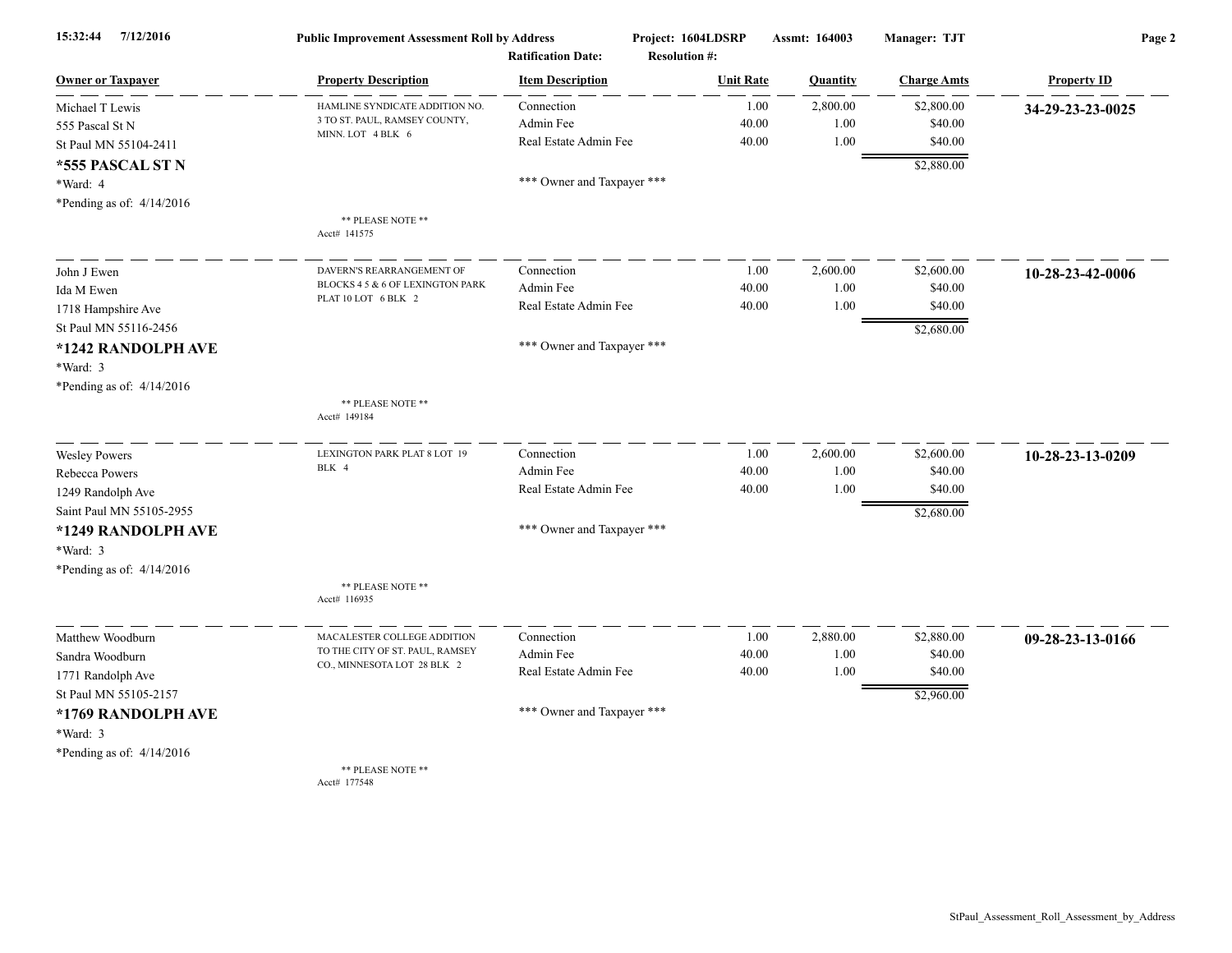| 15:32:44<br>7/12/2016       | <b>Public Improvement Assessment Roll by Address</b> |                            | Project: 1604LDSRP   | Assmt: 164003 | <b>Manager: TJT</b> | Page 3             |
|-----------------------------|------------------------------------------------------|----------------------------|----------------------|---------------|---------------------|--------------------|
|                             |                                                      | <b>Ratification Date:</b>  | <b>Resolution #:</b> |               |                     |                    |
| <b>Owner or Taxpayer</b>    | <b>Property Description</b>                          | <b>Item Description</b>    | <b>Unit Rate</b>     | Quantity      | <b>Charge Amts</b>  | <b>Property ID</b> |
| Ryne G Nelson               | LESLIE ADDITION LOT 19                               | Connection                 | 1.00                 | 2,990.00      | \$2,990.00          | 05-28-23-11-0110   |
| Jennifer A Nelson           |                                                      | Admin Fee                  | 40.00                | 1.00          | \$40.00             |                    |
| 2149 Selby Ave              |                                                      | Real Estate Admin Fee      | 40.00                | 1.00          | \$40.00             |                    |
| Saint Paul MN 55104-5717    |                                                      |                            |                      |               | \$3,070.00          |                    |
| *2149 SELBY AVE             |                                                      | *** Owner and Taxpayer *** |                      |               |                     |                    |
| *Ward: 4                    |                                                      |                            |                      |               |                     |                    |
| *Pending as of: $4/14/2016$ |                                                      |                            |                      |               |                     |                    |
|                             | ** PLEASE NOTE **<br>Acct# 156891                    |                            |                      |               |                     |                    |
| Del Co Limited Partnership  | SIMONITSCH'S SUBDIVISION OF                          | Connection                 | 1.00                 | 4,222.00      | \$4,222.00          | 35-29-23-23-0171   |
| Po Box 17122                | BLOCK 11 & 14 OF HYDE PARK LOT                       | Admin Fee                  | 40.00                | 1.00          | \$40.00             |                    |
| Saint Paul MN 55117-0122    | 26 BLK 1                                             | Real Estate Admin Fee      | 40.00                | 1.00          | \$40.00             |                    |
| *1059 SHERBURNE AVE         |                                                      |                            |                      |               | \$4,302.00          |                    |
| *Ward: 1                    |                                                      | *** Owner ***              |                      |               |                     |                    |
| *Pending as of: $4/14/2016$ |                                                      |                            |                      |               |                     |                    |
| Leslie M Myles              | SIMONITSCH'S SUBDIVISION OF                          | *** Taxpayer ***           |                      |               |                     | 35-29-23-23-0171   |
| 1059 Sherburne Ave          | BLOCK 11 & 14 OF HYDE PARK LOT<br>26 BLK 1           |                            |                      |               |                     |                    |
| St Paul MN 55104-2610       |                                                      |                            |                      |               |                     |                    |
| *1059 SHERBURNE AVE         |                                                      |                            |                      |               |                     |                    |
| *Ward: 1                    |                                                      |                            |                      |               |                     |                    |
| *Pending as of: $4/14/2016$ |                                                      |                            |                      |               |                     |                    |
|                             | ** PLEASE NOTE **<br>Acct# 125643                    |                            |                      |               |                     |                    |
| Matthew J Miller            | LANE'S PHALEN GROVE ADD., ST.                        | Connection                 | 1.00                 | 3,130.00      | \$3,130.00          | 21-29-22-32-0045   |
| Tera K Miller               | PAUL, MINN. W 1/2 OF LOT 24 AND                      | Admin Fee                  | 40.00                | 1.00          | \$40.00             |                    |
| 855 Sherwood Ave            | ALL OF LOT 23 BLK 2                                  | Real Estate Admin Fee      | 40.00                | 1.00          | \$40.00             |                    |
| Saint Paul MN 55106-1813    |                                                      |                            |                      |               | \$3,210.00          |                    |
| *855 SHERWOOD AVE           |                                                      | *** Owner and Taxpayer *** |                      |               |                     |                    |
| $*Ward: 6$                  |                                                      |                            |                      |               |                     |                    |
| *Pending as of: $4/14/2016$ |                                                      |                            |                      |               |                     |                    |
|                             | ** PLEASE NOTE **<br>Acct# 392133                    |                            |                      |               |                     |                    |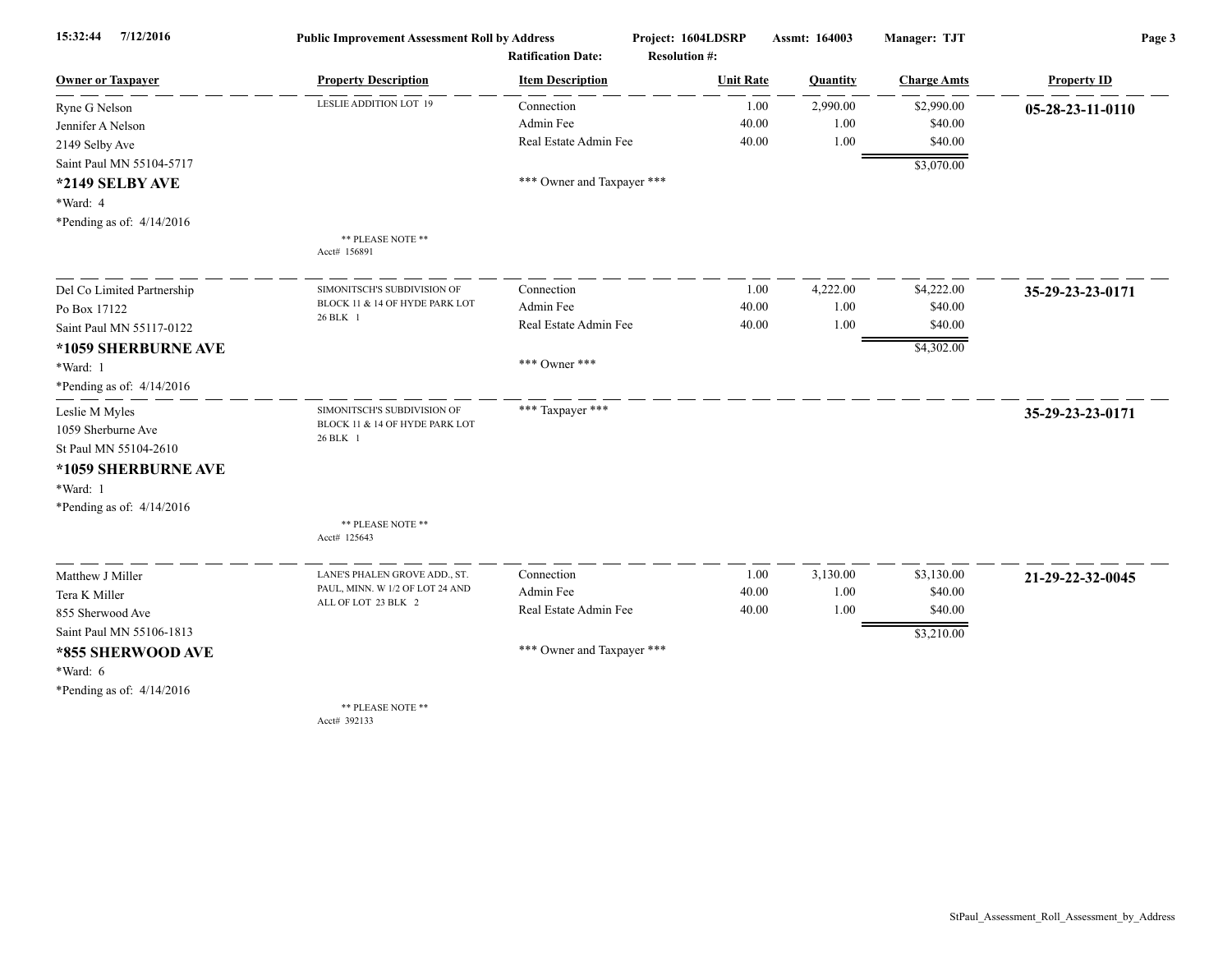| 7/12/2016<br>15:32:44        | <b>Public Improvement Assessment Roll by Address</b>                | <b>Ratification Date:</b>  | Project: 1604LDSRP<br><b>Resolution #:</b> | Assmt: 164003 | Manager: TJT       | Page 4             |
|------------------------------|---------------------------------------------------------------------|----------------------------|--------------------------------------------|---------------|--------------------|--------------------|
| <b>Owner or Taxpayer</b>     | <b>Property Description</b>                                         | <b>Item Description</b>    | <b>Unit Rate</b>                           | Quantity      | <b>Charge Amts</b> | <b>Property ID</b> |
| William M Rupp               | WRIGHTS' REARRANGEMENT OF                                           | Connection                 | 1.00                                       | 47,645.00     | \$47,645.00        | 03-28-23-14-0118   |
| Deborah S Rupp               | BLOCKS 22, 23, 24, AND 25 OF ANNA                                   | Admin Fee                  | 40.00                                      | 1.00          | \$40.00            |                    |
| 1141 Summit Ave              | E. RAMSEY'S ADDITION TO ST. PAUL<br>EX AVE LOTS 18 AND LOT 19 BLK 2 | Real Estate Admin Fee      | 40.00                                      | 1.00          | \$40.00            |                    |
| St Paul MN 55105-2648        |                                                                     |                            |                                            |               | \$47,725.00        |                    |
| *1141 SUMMIT AVE             |                                                                     | *** Owner and Taxpayer *** |                                            |               |                    |                    |
| *Ward: 1                     |                                                                     |                            |                                            |               |                    |                    |
| *Pending as of: $4/14/2016$  |                                                                     |                            |                                            |               |                    |                    |
|                              | ** PLEASE NOTE **<br>Acct# 95172                                    |                            |                                            |               |                    |                    |
| Jaime A Santiago             | LYTON'S ADDITION TO ST. PAUL                                        | Connection                 | 1.00                                       | 6,300.00      | \$6,300.00         | 30-29-22-33-0086   |
| 103 Sycamore St E            | LOTS 26 AND LOT 27 BLK 3                                            | Admin Fee                  | 40.00                                      | 1.00          | \$40.00            |                    |
| St Paul MN 55117-5450        |                                                                     | Real Estate Admin Fee      | 40.00                                      | 1.00          | \$40.00            |                    |
| *103 SYCAMORE STW            |                                                                     |                            |                                            |               | \$6,380.00         |                    |
| *Ward: 1                     |                                                                     | *** Owner and Taxpayer *** |                                            |               |                    |                    |
| *Pending as of: $4/14/2016$  |                                                                     |                            |                                            |               |                    |                    |
|                              | ** PLEASE NOTE **<br>Acct# 43197                                    |                            |                                            |               |                    |                    |
| Lars R Hill                  | WARRENDALE ELY 5 FT OF LOT 25                                       | Connection                 | 1.00                                       | 2,200.00      | \$2,200.00         | 26-29-23-22-0044   |
| Kristina M Herman            | AND ALL OF LOT 24 BLK 4                                             | Admin Fee                  | 40.00                                      | 1.00          | \$40.00            |                    |
| 1042 Van Slyke Ave           |                                                                     | Real Estate Admin Fee      | 40.00                                      | 1.00          | \$40.00            |                    |
| St Paul MN 55103-1040        |                                                                     |                            |                                            |               | \$2,280.00         |                    |
| *1042 VAN SLYKE AVE          |                                                                     | *** Owner and Taxpayer *** |                                            |               |                    |                    |
| *Ward: 5                     |                                                                     |                            |                                            |               |                    |                    |
| *Pending as of: $4/14/2016$  |                                                                     |                            |                                            |               |                    |                    |
|                              | ** PLEASE NOTE **<br>Acct# 147014                                   |                            |                                            |               |                    |                    |
| Thomas E Stachowiak          | AUDITOR'S SUBDIVISION NO. 20 ST.                                    | Connection                 | 1.00                                       | 2,800.00      | \$2,800.00         | 33-29-22-32-0138   |
| 722 Wilson Ave               | PAUL, MINN. SUBJ TO AND WITH<br>ESMT LOT 3                          | Admin Fee                  | 40.00                                      | 1.00          | \$40.00            |                    |
| St Paul MN 55106-5526        |                                                                     | Real Estate Admin Fee      | 40.00                                      | 1.00          | \$40.00            |                    |
| *722 WILSON AVE              |                                                                     |                            |                                            |               | \$2,880.00         |                    |
| *Ward: 7                     |                                                                     | *** Owner and Taxpayer *** |                                            |               |                    |                    |
| *Pending as of: $4/14/2016$  |                                                                     |                            |                                            |               |                    |                    |
|                              | ** PLEASE NOTE **<br>Acct# 66171                                    |                            |                                            |               |                    |                    |
| Total Connection:            | \$98,857.00                                                         |                            |                                            |               |                    |                    |
| Total Admin Fee:             | \$600.00                                                            |                            |                                            |               |                    |                    |
| Total Real Estate Admin Fee: | \$600.00                                                            |                            |                                            |               |                    |                    |
| <b>Project Total:</b>        | \$100,057.00                                                        |                            |                                            |               |                    |                    |